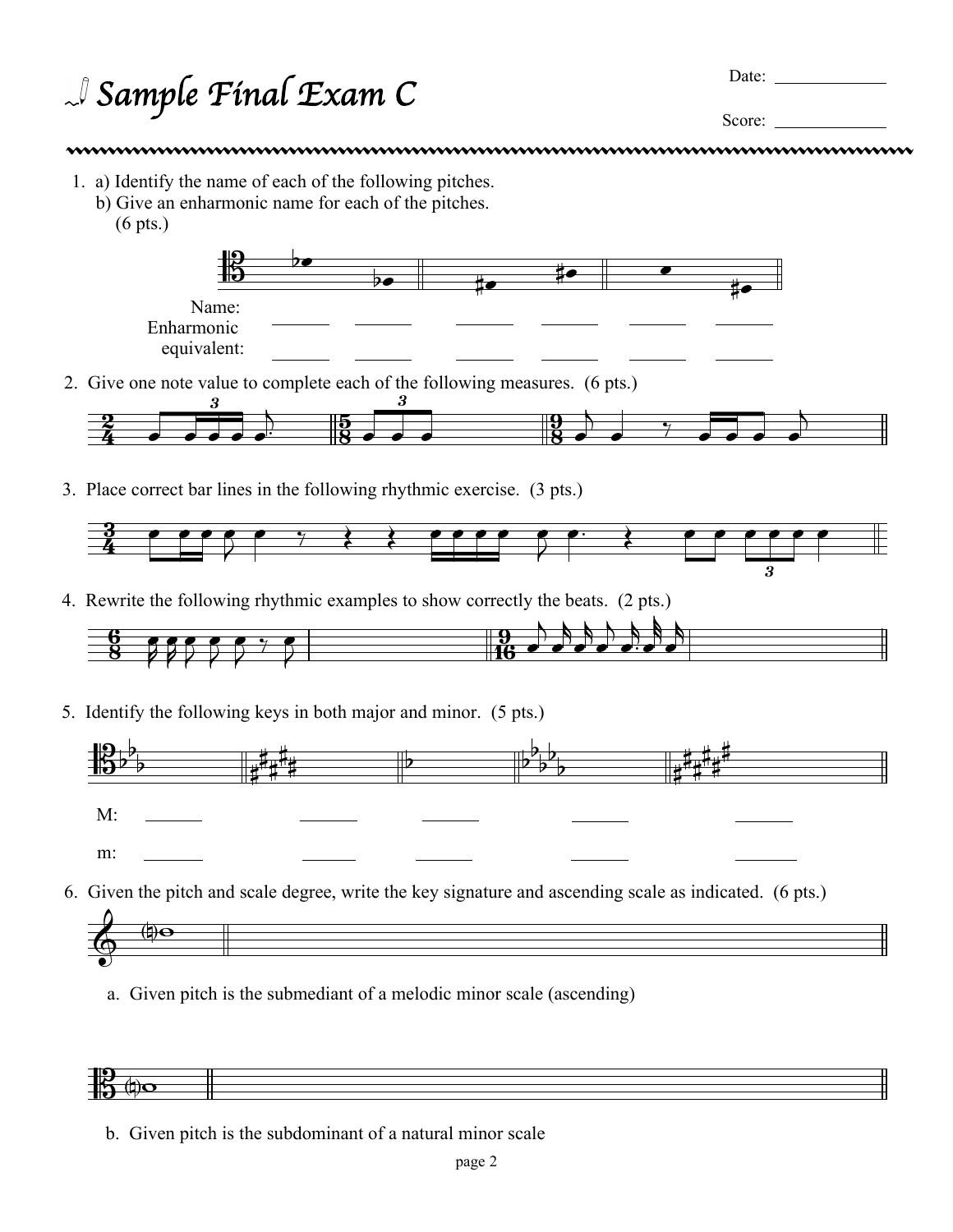## *Introduction to Music Theory/Sample Final Exam C*

7. Write key signatures and ascending scales as indicated. (6 pts.)









Answer the questions below. They refer to the three melodies found above (A, B, C). (7 pts.)

- 8. Which melody involves the loudest dynamic level?
- 9. Which melody is based on the whole-tone scale?
- 10. Which melody is repeated in its entirety?
- 11. Which melody should be performed slowly?
- 12. Which melody should be played mostly staccato?
- 13. In which melody should the last note be played longer than its actual value?
- 14. Which melody is based on the chromatic scale?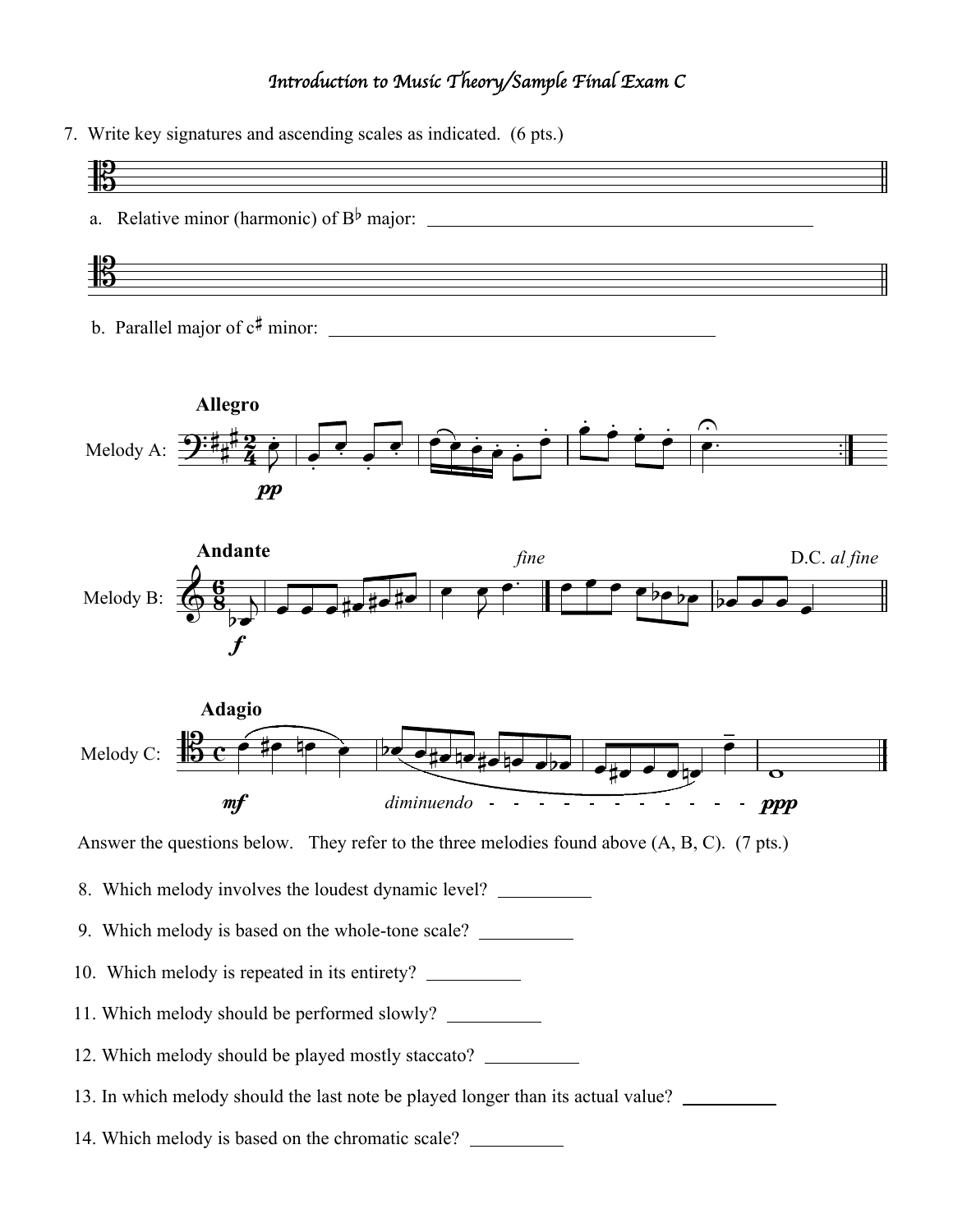## *Introduction to Music Theory/Sample Final Exam C*

15. Identify the following intervals by quality and size. (5 pts.)



16. Write the following intervals *above* the given pitch. (5 pts.)



17. Write the following intervals *below* the given pitch. (5 pts.)



18. Identify the following triads by quality (M, m, dim., aug.) and inversion. (6 pts.)



19. Identify the following 7th chords by quality  $(M, m, Mm, \degree, \degree)$  and inversion. (6 pts.)